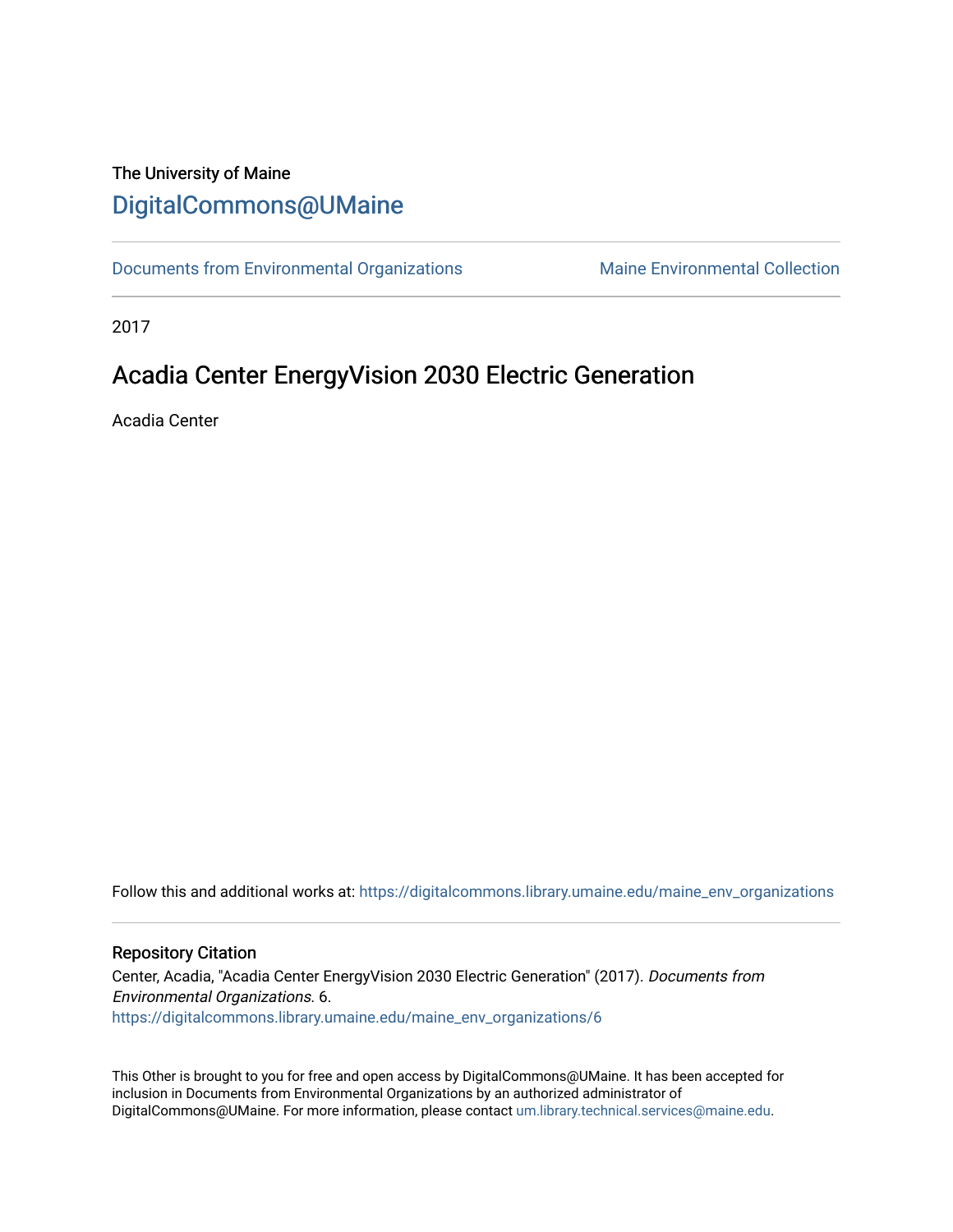

# EnergyVision 2030

## **Electric Generation**

Companion Brief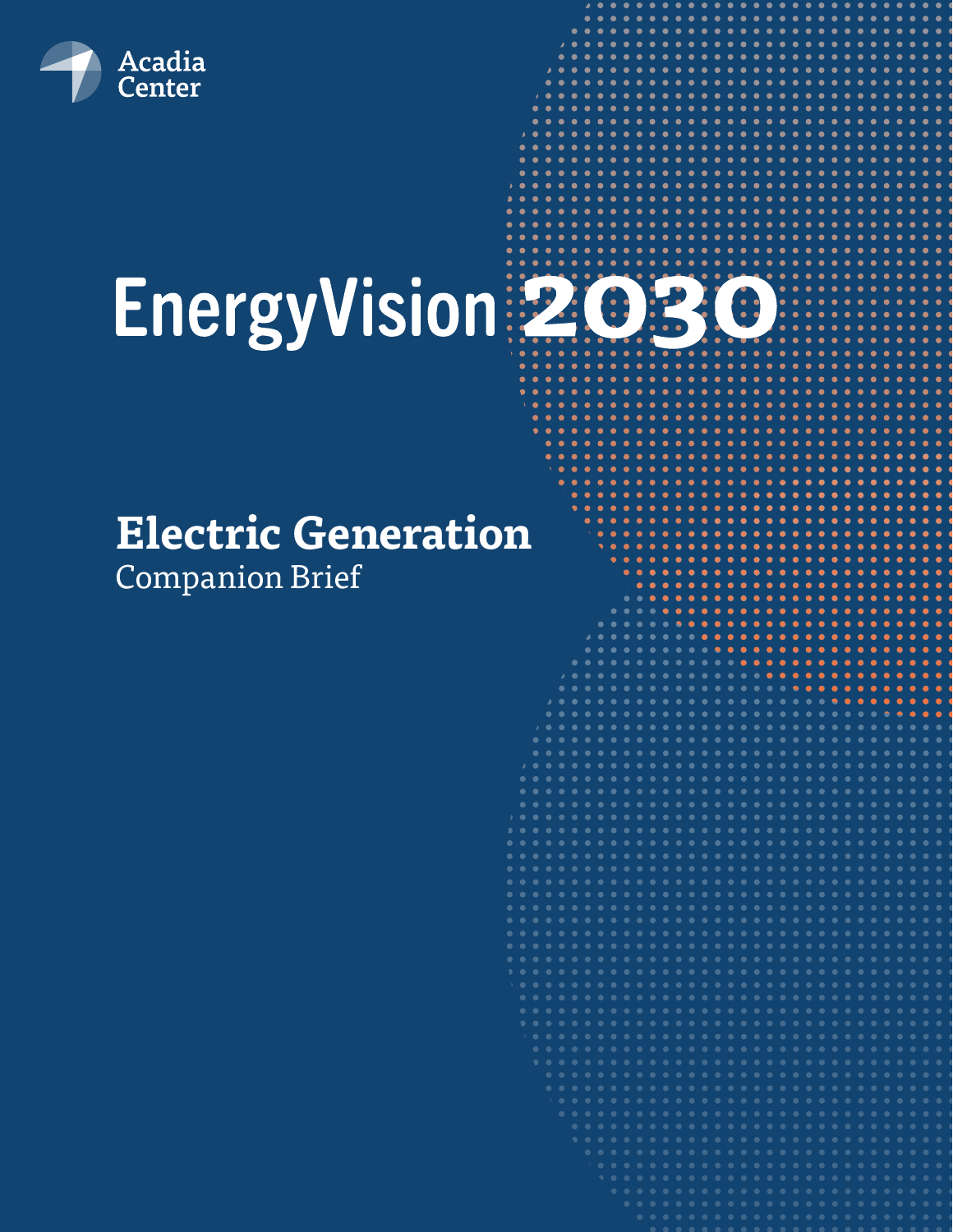### **Electric Generation**

Sources of electricity generation must become increasingly clean to build a low-carbon energy system in the Northeast. As renewable energy displaces high-carbon fossil fuel generation, cleaner electricity can replace petroleum and natural gas in transportation and heating by fueling electric vehicles and heat pumps. To move successfully to a clean, low-carbon future, states can advance grid-scale renewables, promote clean distributed generation, and strengthen market-based greenhouse gas (GHG) policies. The figure below shows some of the shifts necessary to achieve 2030 emissions reduction targets.



#### **Accelerating Renewables Development**

To meet 2030 emissions targets, New York and the New England states will need to strengthen existing policies to expand renewable generation. To date, states have stimulated renewable development primarily through Renewable Portfolio Standards (RPSs). An RPS requires electricity suppliers (e.g., a utility) to provide a minimum percentage of power from renewable sources. RPSs generally increase that percentage over time. Electricity suppliers prove their RPS compliance through the generation or purchase of tradable Renewable Energy Certificates (RECs). Renewable energy developers use the value of RECs to cover a share of construction costs, and RPS targets help

support bulk procurement of new renewables (see below). Current RPS policies in New England states are set to achieve 22% renewables in 2030. **New England states must increase their RPSs to achieve at least 40% renewable energy by 2030. New York—which has already set an ambitious commitment to achieve 50% renewables and hydroelectricity by 2030—will need to meet or exceed its target.**



#### Bulk Procurement of Grid-Scale Renewables

RPSs provide overarching targets for developers and policymakers, and the Northeast states are also advancing renewable generation by issuing large-scale purchase bids, or long-term contracts, in the market. These contracts finance and construct large renewable projects that have significant capital costs and require upgrades to transmission infrastructure. Large-scale purchases of renewable energy reduce costs and can help to overcome financial barriers that could otherwise stifle development.

Building transmission to connect renewable energy to the grid is a regional challenge. The existing transmission grid was built around central power stations located near population centers. Large renewable projects are often far from cities where the power is consumed. Upgrading the existing system or building new transmission lines to renewable sites can carry significant up-front costs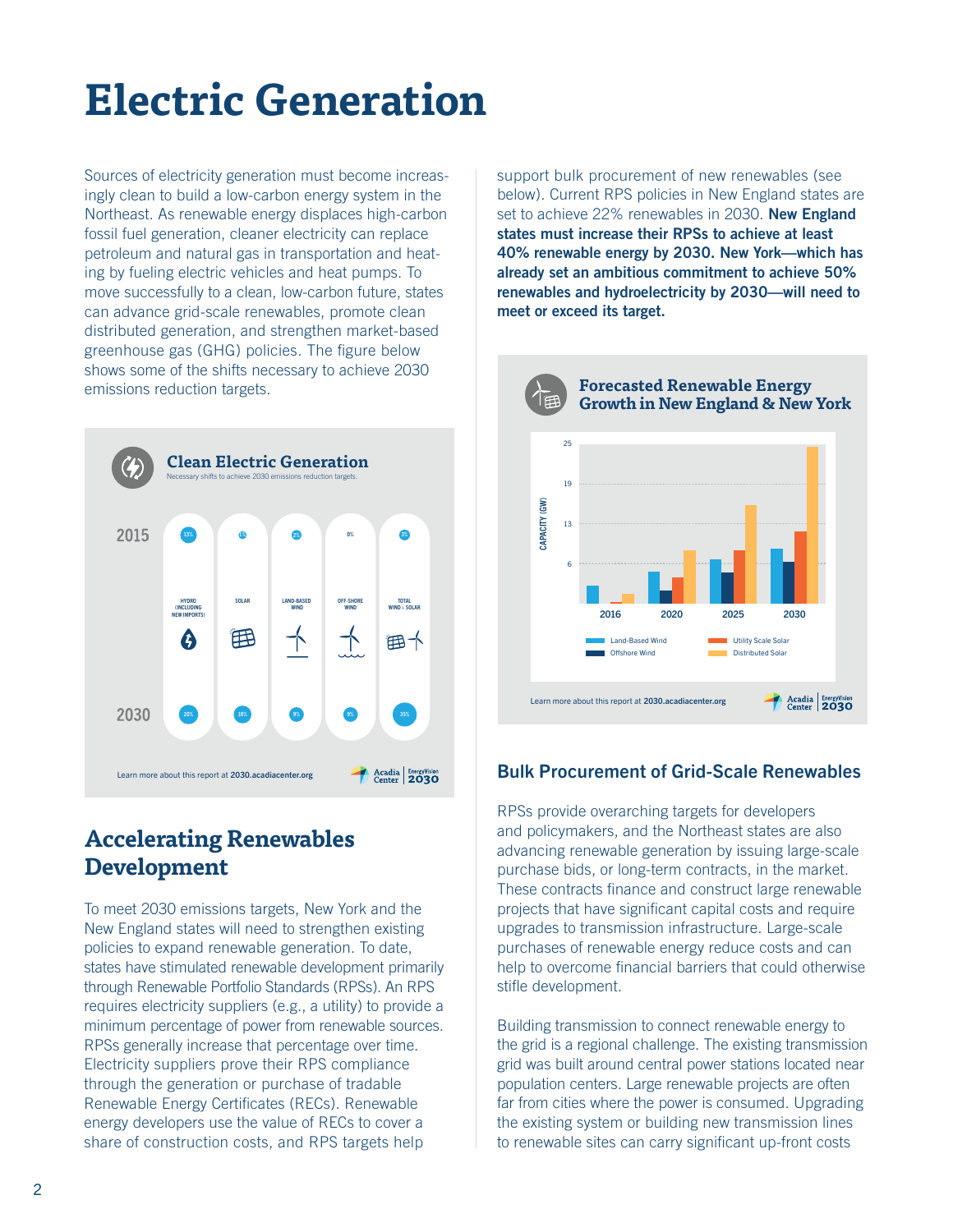

that are difficult to finance with uncertain revenue from REC and energy markets alone. In recognition of this challenge, several states have pursued bulk purchasing of renewable energy and hydroelectricity through longterm contracting. **States should continue and expand bulk purchasing to enable 26 GW of grid-scale wind**  and solar photovoltaic (PV) to help satisfy expanded RPS requirements. This will require coordination among

#### Offshore Wind

Good wind speeds, shallow water, and proximity to population centers make offshore wind a promising grid-scale renewable resource in the Northeast. The first offshore wind farm in the country is operational in Rhode Island, and Massachusetts utilities will solicit 1,600MW of offshore wind capacity pursuant to new legislation. New York is also pursuing offshore wind development to achieve renewable energy targets. As with many nascent industries, early project cost levels are likely to decline as the wind market grows; this has been the experience of large-scale developers in Europe, where costs have already been driven down significantly. Costs can be reduced further through dedicated offshore wind purchases. With continuing commitments to offshore wind, the Northeast could be the offshore industry hub for northern America, attracting a large share of industry jobs and economic development. **States should seize the opportunity offered by offshore wind with dedicated procurements of at least 6,400 MW by 2030.**

#### Clean Distributed Generation

Unlike large-scale electricity generation that feeds into the transmission system, distributed generation (DG) provides energy directly to consumers and the local distribution grid. In addition to generating clean energy, clean DG resources like rooftop solar or small-scale wind can make the electric grid more resilient and reduce the need for expensive grid infrastructure. On-site distributed generation can be a valuable resource that benefits the energy system, while empowering consumers to control their energy bills and receive payment for the local energy they produce. Measures like community solar provide equitable access to clean distributed generation for renters, disadvantaged communities, and those without suitable roofs. States can enable clean DG by compensating customers with bill credits for exported energy that reflect the value of distributed resources and by updating grid planning standards to accommodate DG and other local energy resources—topics identified in the EnergyVision 2030 Grid Modernization companion brief.

#### Solar Photovoltaic

Solar photovoltaic (PV) projects can be grid-scale or built to provide energy to a single home. The technology can be installed in a variety of places and is therefore uniquely suited to provide distributed generation. Distributed solar projects bring special value by avoiding expensive infrastructure and providing local jobs. As a result, solar PV has been promoted across the region through dedicated programs that reflect this value. These programs include the NY-SUN program, the ZREC program in Connecticut, and the Renewable Energy Growth program in Rhode Island. Solar programs have traditionally been distinguished based on project size, both in terms of incentive levels and payment structures. A new Massachusetts solar program will innovate further, creating incentives for siting in preferred locations, offering bonuses for low-income participation, and incorporating energy storage. By 2030, **25,000MW of distributed solar will be required in New York and New England.**

#### **Programs Directly Addressing GHG Emissions**

States should take advantage of market-based programs like the Regional Greenhouse Gas Initiative (RGGI) to reduce carbon pollution and level the playing field for renewable energy. RGGI requires power plants to buy pollution permits